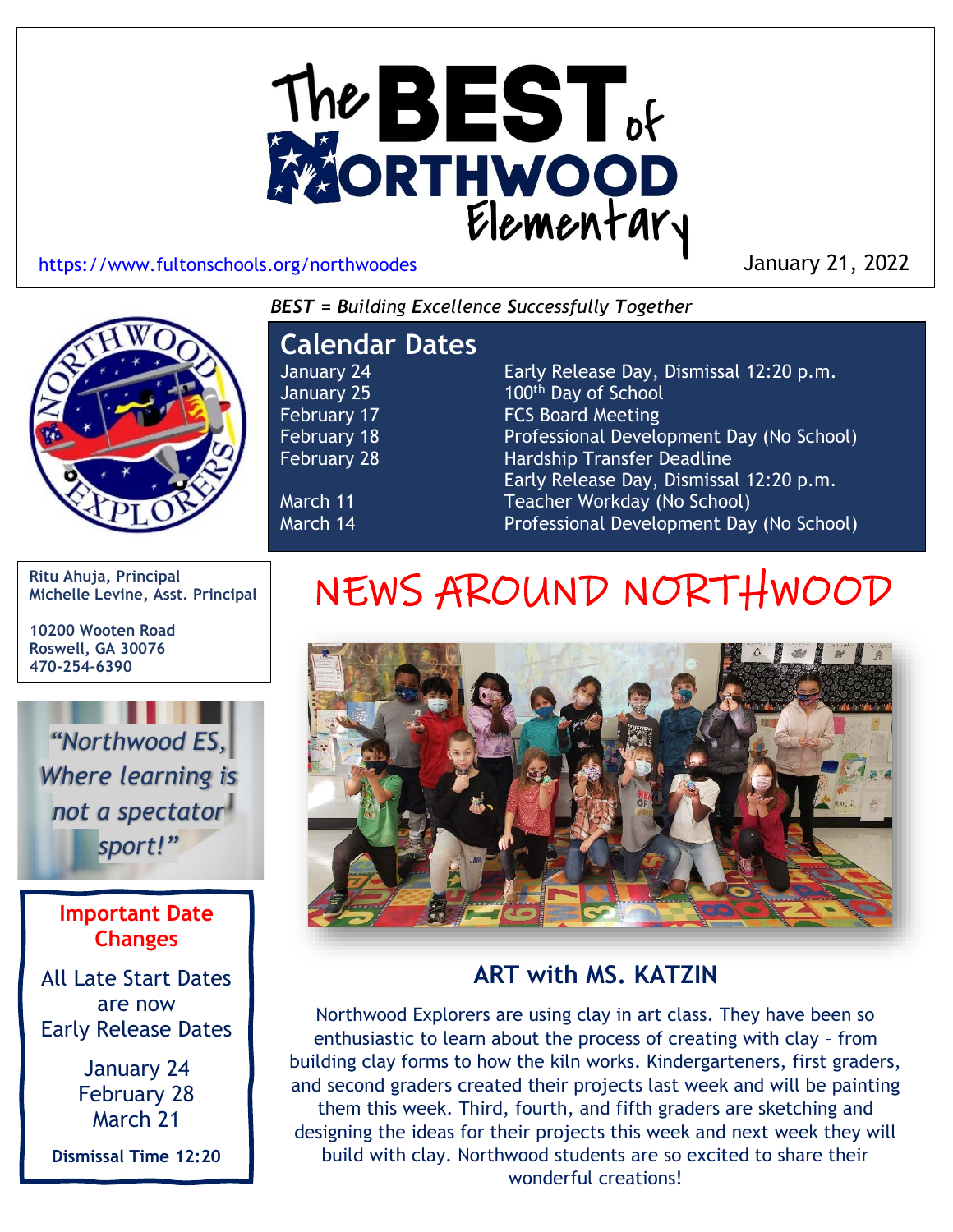## **REMINDER: Early Release Day on Monday, January 24th**

Our first Early Release Day is this Monday, January 24<sup>th</sup>. Here is some key information to help make it a great day:

- School opens at 7:10 am.
- Schedule: shortened academic day, lunch, and recess.
- Lunch will be grab and go with two choices for all students:
	- o Entrée options: Mini Cheesburgers or Yogurt and Cheese Packs
	- o Vegetable options: Baby Carrots or Sweet Potato Fries
	- o Fruit option: Apple Grins
- Dismissal will begin by 12:15 pm.
- Buses will begin rolling by 12:20 pm.
- Day Care: Please contact your day cares and remind them regarding the early release time.
- Change in dismissal: If you are changing your Explorers dismissal for the day and you have not already notified your teacher, please send in a handwritten note with them on Monday. We cannot change your child's dismissal without a valid notification from you.
- Carpool parents
	- o Please do not line up before 12:00 pm. Please let our buses come into the campus.
	- o Bring your carpool numbers with you.
	- o If you do not have a carpool number, please bring your valid GA ID.

Fulton County Schools is working daily to ensure the health and well-being of our students and staff in the midst of the recent COVID-19 pandemic. Here is the link for the key info you need to know:

#### [FCS COVID-19 Coronavirus Web Page](https://www.fultonschools.org/Page/16932)



## **Parent (Student) COVID-19 Reporting Portal**

A Resource from the Fulton County Board of Health in partnership with Fulton County Schools



#### **Hardship Transfer Deadline: February 28, 2022**

Hardship Transfer applications are available beginning Jan. 1 for parents who wish to apply for a 2022-23 hardship transfer or to renew a current hardship to another Fulton elementary, middle or high school. Parents will use an online form to enter and submit their information. **[Get more info and access the application here](https://www.fultonschools.org/hardshiptransfer)**.

## **Missing Something?**

Parents, please encourage your students to check regularly for lost items in the Lost and Found. Please mark all student belongings clearly with the child's name so that it can be identified. Unclaimed items are donated to local charities after the last school day of every month. This month's date is Friday, January 28<sup>th</sup>.